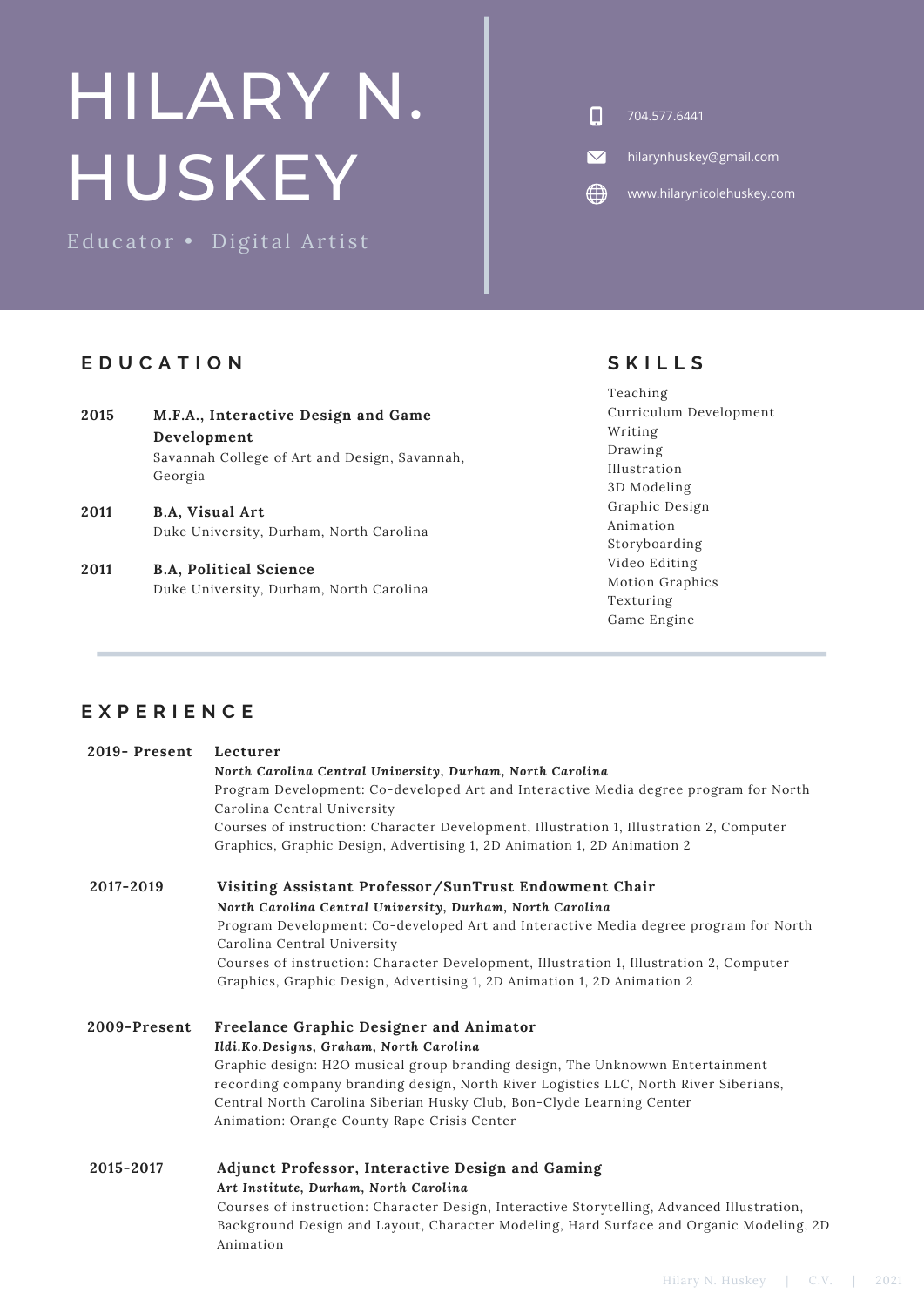#### **E X P E R I E N C E**

| 2015 | <b>Teaching Assistant</b>                             |
|------|-------------------------------------------------------|
|      | Savannah College of Art and Design, Savannah, Georgia |
| 2010 | Intern Production Assistant, Kung-Fu Panda            |
|      | Nickelodeon Animation Studios, Burbank, California    |

### **H O N O R S A N D A W A R D S**

| 2019      | Excellence in Research Award                              |
|-----------|-----------------------------------------------------------|
|           | North Carolina Central University, Durham, North Carolina |
| 2018-2019 | Duke FHI-NCCU Digital Humanities Fellow                   |
|           | Duke University, Durham, North Carolina                   |
| 2018      | <b>Excellence in Teaching Award</b>                       |
|           | North Carolina Central University, Durham, North Carolina |
| 2015      | Instructor of the Quarter                                 |
|           | Art Institute, Durham, North Carolina                     |
| 2014      | Savannah College of Art and Design Honors Award           |
|           | Savannah College of Art and Design, Savannah, Georgia     |
| 2011      | <b>Graduation with Distinction Honors</b>                 |
|           | Duke University, Durham, North Carolina                   |

## PUBLICATIONS, PRESENTATIONS, SYMPOSIA

| 2021 | "NCCU's Visions."                                              |
|------|----------------------------------------------------------------|
|      | Curator and Designer for NCCU's Visions show.                  |
|      | The Art Center, Carrboro, North Carolina.                      |
| 2021 | "No Secrets, Only Surprises : Sami's Story."                   |
|      | Creator of Educational Animation.                              |
|      | Orange County Rape Crisis Center, Chapel Hill, North Carolina. |
| 2019 | "Duke FHI-NCCU Digital Humanities Presenter   Lets Play More." |
|      | Presenter for Duke FHI-NCCU Digital Humanities.                |
|      | Duke University, Durham, North Carolina.                       |
| 2019 | "Demonstration on Character Modeling."                         |
|      | Presenter for North Carolina Central University Workshop.      |
|      | North Carolina Central University, Durham, North Carolina.     |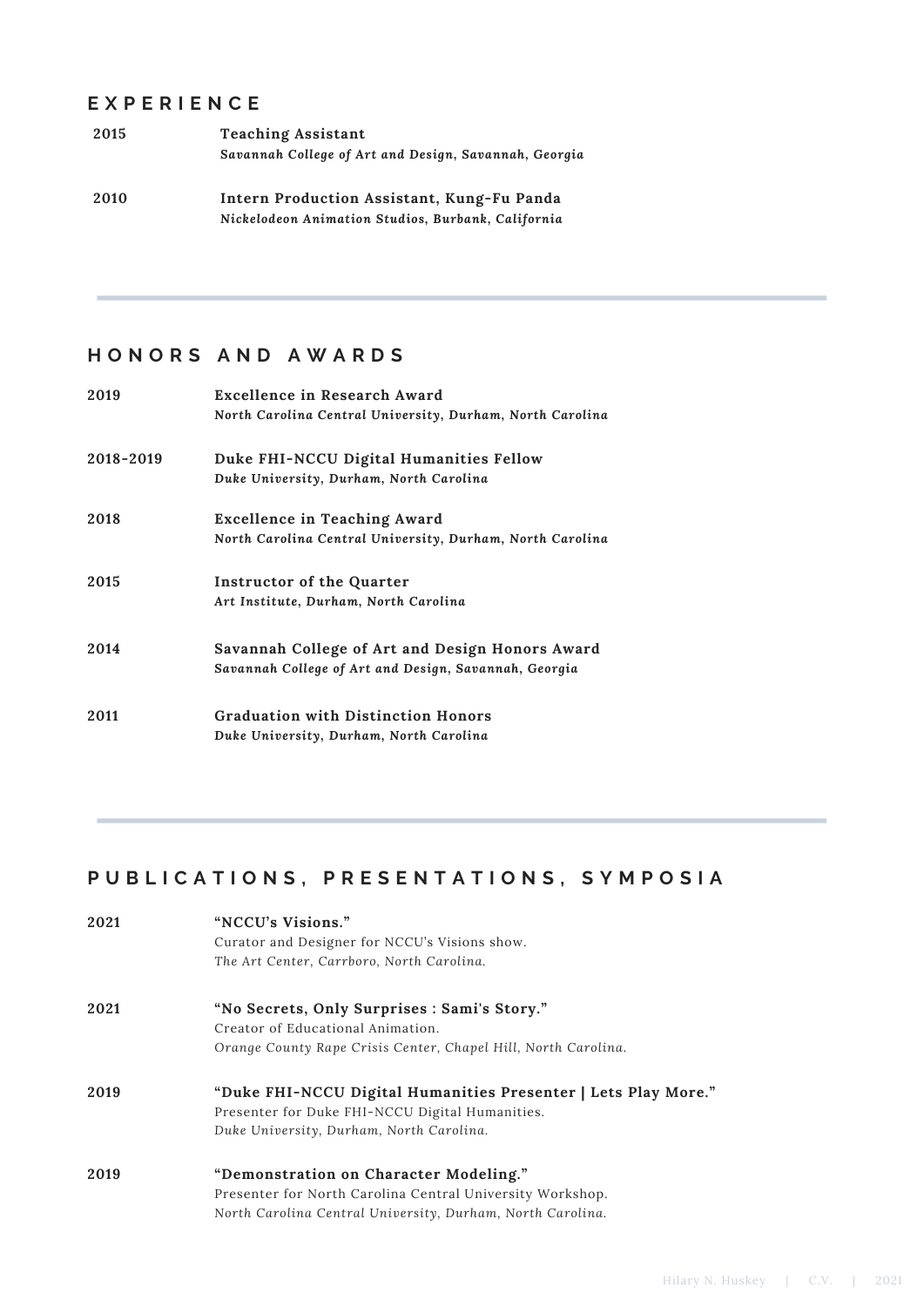# PUBLICATIONS, PRESENTATIONS, SYMPOSIA

| 2019 | "Introduction to 2D Animation."<br>Presenter for North Carolina Central University Workshop.<br>North Carolina Central University, Durham, North Carolina.            |
|------|-----------------------------------------------------------------------------------------------------------------------------------------------------------------------|
| 2019 | "NCCU's Digital Pre-production."<br>Curator for NCCU's Digital Pre-production show.<br>The Art Center, Carrboro, North Carolina.                                      |
| 2018 | "Advanced Character Development Workshop."<br>Presenter for North Carolina Central University Workshop.<br>North Carolina Central University, Durham, North Carolina. |
| 2017 | "Introduction to Character Development."<br>Presenter for North Carolina Central University.<br>North Carolina Central University, Durham, North Carolina.            |
| 2016 | "Demonstration on Character Modeling."<br>Presenter for Comic Con Convention.<br>Durham, North Carolina.                                                              |
| 2016 | "Character Design Illustration Workshop."<br>Presenter for DukeCreate Arts Workshop Series.<br>Duke University, Durham, North Carolina.                               |
| 2016 | "Set Dressing/Introduction to Unreal Engine"<br>Presenter for Art Institute Workshop Series.<br>Art Institute, Durham, North Carolina.                                |
| 2016 | "Character Design Workshop."<br>Presenter for Art Institute Workshop Series.<br>Art Institute, Durham, North Carolina.                                                |

# **E X H I B I T I O N S A N D M A J O R W O R K**

| 2014 | "Nordic Dry Dock 2082,"                                                                |  |
|------|----------------------------------------------------------------------------------------|--|
|      | 3D game environment in collaboration with Brett Johnson, Yi Sun, and Sairam Vaddamanu. |  |
|      | Savannah College of Art and Design, Savannah, Georgia.                                 |  |
| 2011 | "The Land of Nod."                                                                     |  |
|      | Graduation with Distinction Student Showcase.                                          |  |
|      | Smith Visual Art Museum, Duke University, Durham, North Carolina.                      |  |
| 2009 | "Urban Youth,"                                                                         |  |
|      | 2009 Student Showcase.                                                                 |  |
|      | Smith Visual Art Museum, Duke University, Durham, North Carolina.                      |  |